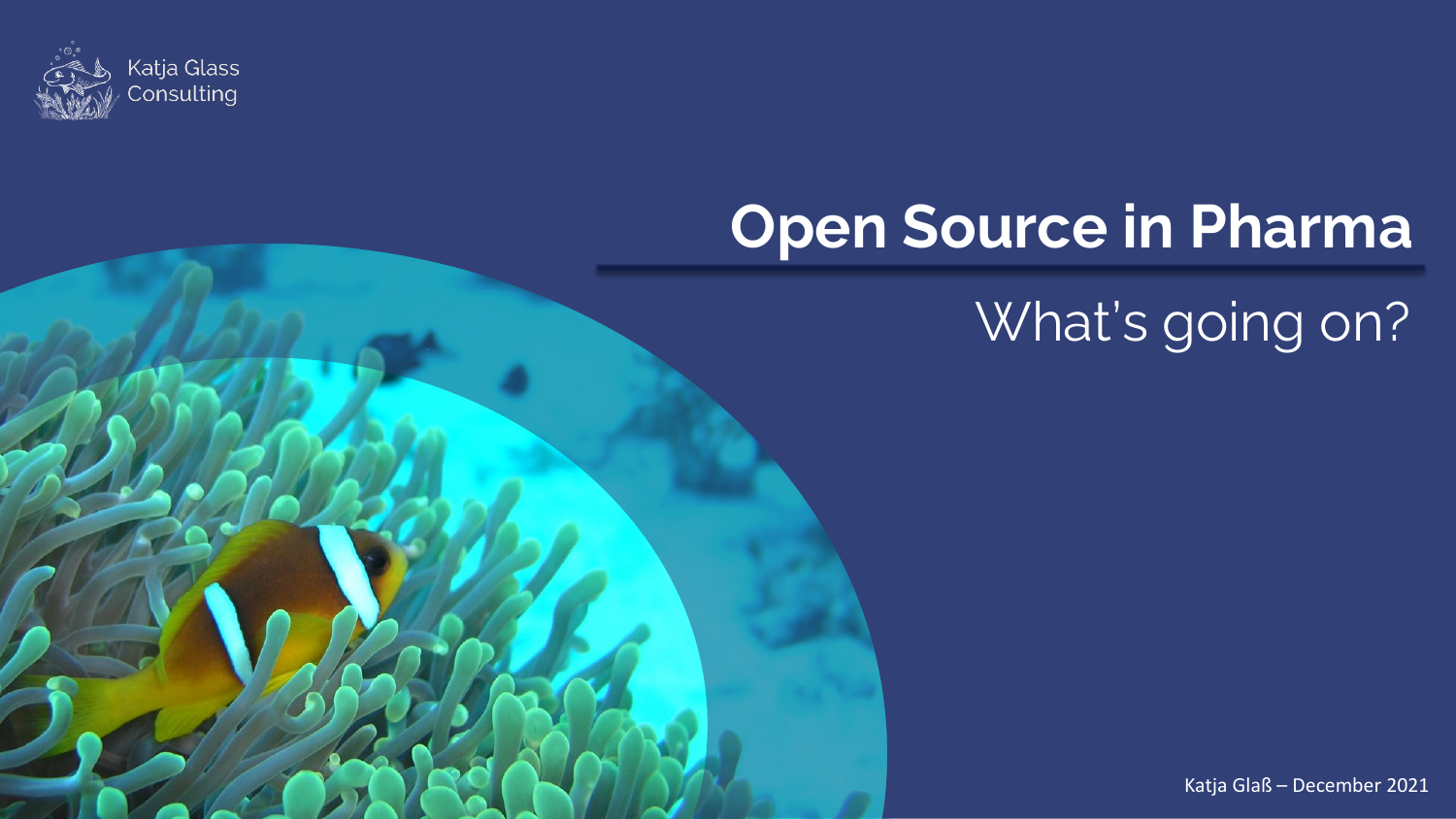



*The views and opinions expressed in this presentation are those of the author and do not necessarily reflect the position of any mentioned organization or company.*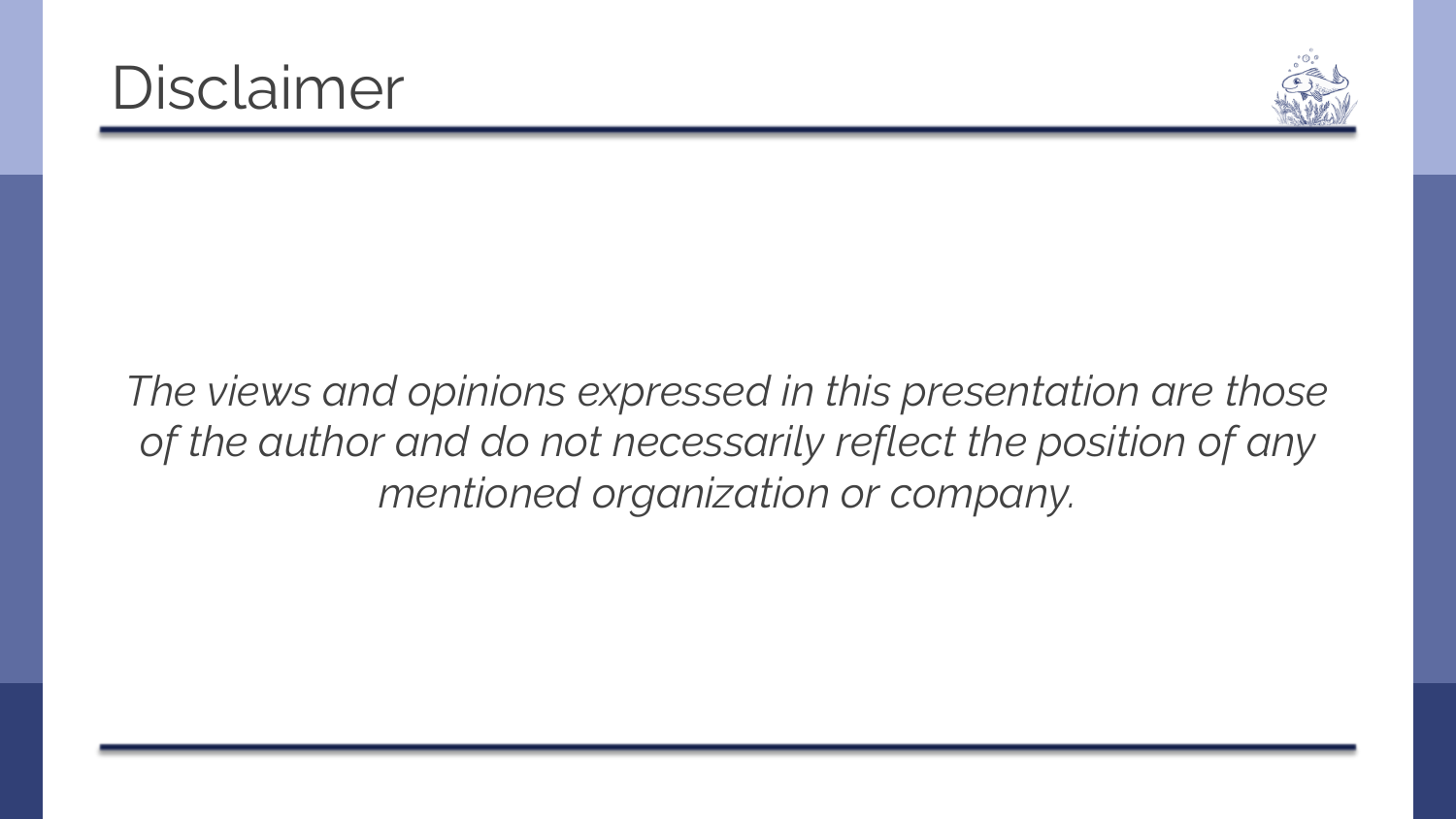#### **Sources**

- ➢ Conference presentations
- ➢ Social media (LinkedIn)
- $\triangleright$  Individual links
- ➢ Individuals



[www.lexjansen.com](http://www.lexjansen.com/)

| SAS Conference Proceedings $(1976 - present)$ and more                                                                                            |                               |                                                                                          |  |
|---------------------------------------------------------------------------------------------------------------------------------------------------|-------------------------------|------------------------------------------------------------------------------------------|--|
| This searches 35228 conference<br>papers from SAS Global Forum,<br>SUGI, PharmaSUG, PhUSE,<br>NESUG, SESUG, WUSS, MWSUG,<br>PNWSUG, SCSUG, SEUGI, | ENHANCED BY Google<br>Q       | Perform a search for SAS papers<br>based on title, author or<br>keywords.                |  |
|                                                                                                                                                   | Papers written by Lex Jansen. | The views expressed on this website do<br>not represent the views of SAS.<br>Contact me. |  |

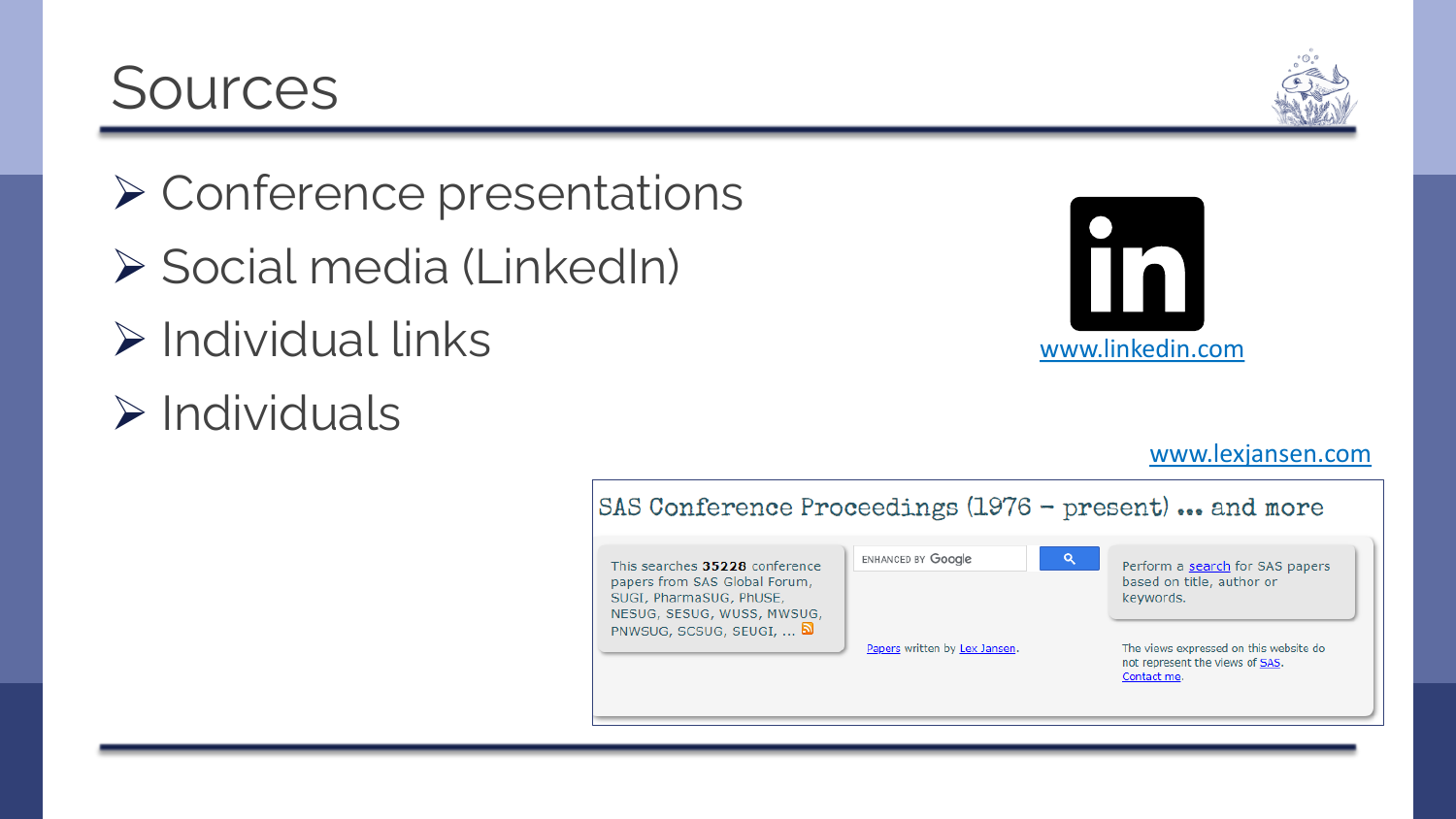



| 2013               | 2016<br>2015<br>2017<br>2014                    | 2018 | 2019<br>2020<br>2021                                            |
|--------------------|-------------------------------------------------|------|-----------------------------------------------------------------|
| <b>First PHUSE</b> |                                                 |      | <b>Open Source Portal</b>                                       |
| initiatives        |                                                 |      | PHUSE OS WG                                                     |
| <b>PHUSE</b>       |                                                 |      |                                                                 |
| repository         | <b>FDA Jumpstart</b><br><b>Scripts to PHUSE</b> |      | <b>RPact - Open Source</b><br><b>Collaboration (Statistics)</b> |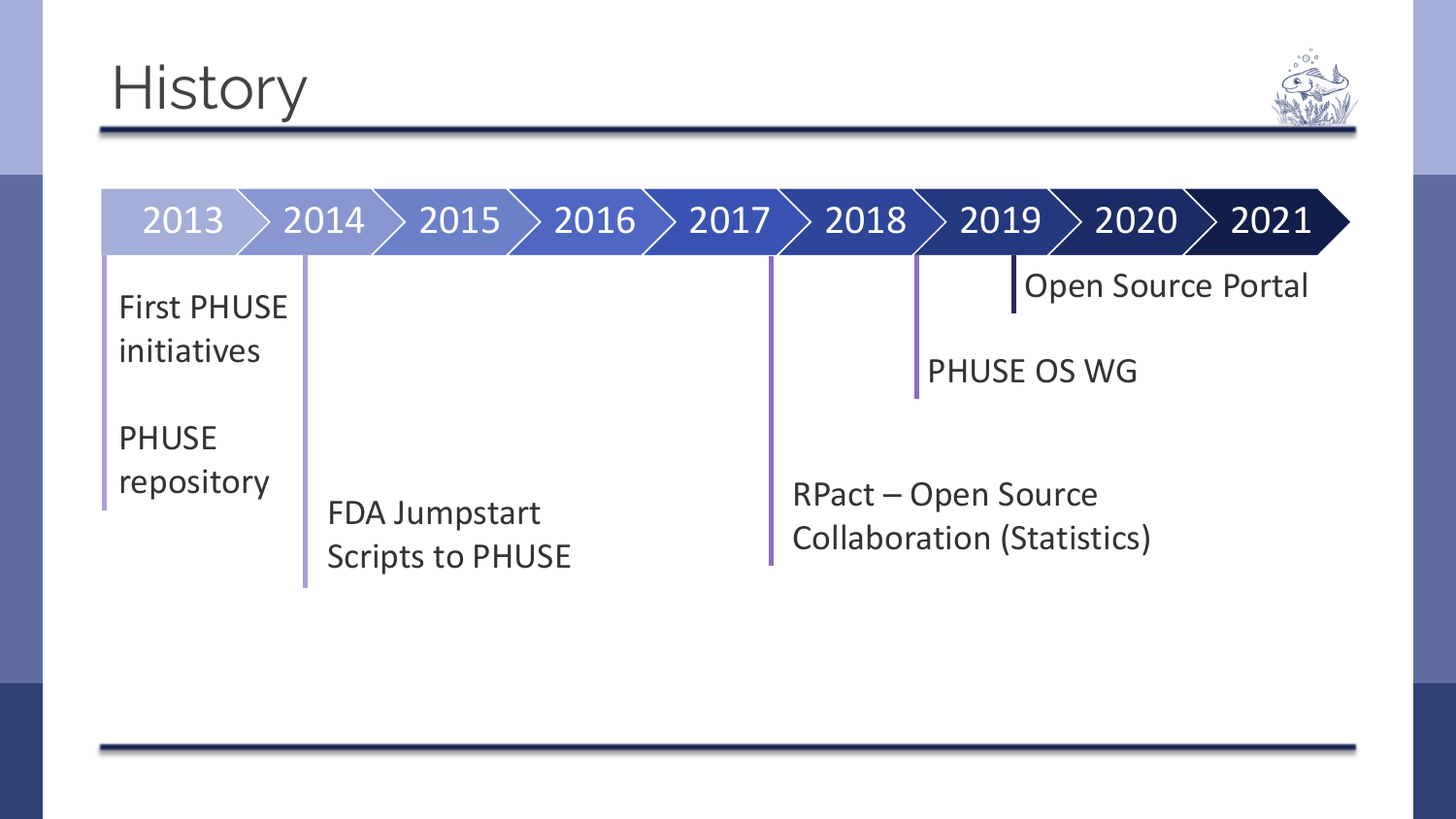



 $\ket{2013}\ket{2014}\ket{2015}\ket{2016}\ket{2017}\ket{2018}\ket{2019}\ket{2020}\ket{2021}$ 

- ➢ Knowledge exchange (conferences)
- ➢ Working group success
- ➢ Collaboration
- ➢ R Discussions Changes

need time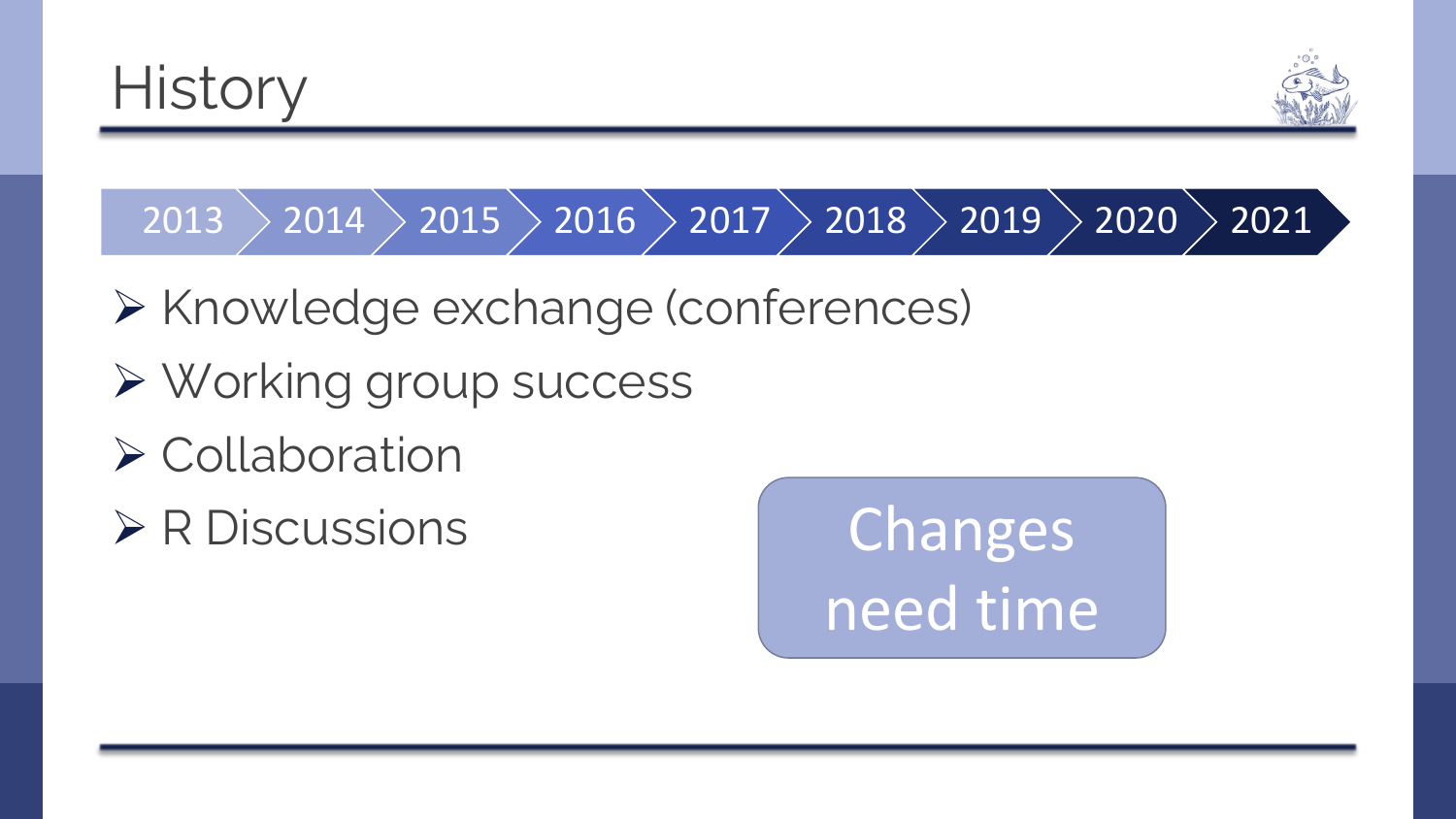





Open Source in Pharma

BOOOOOOOM!

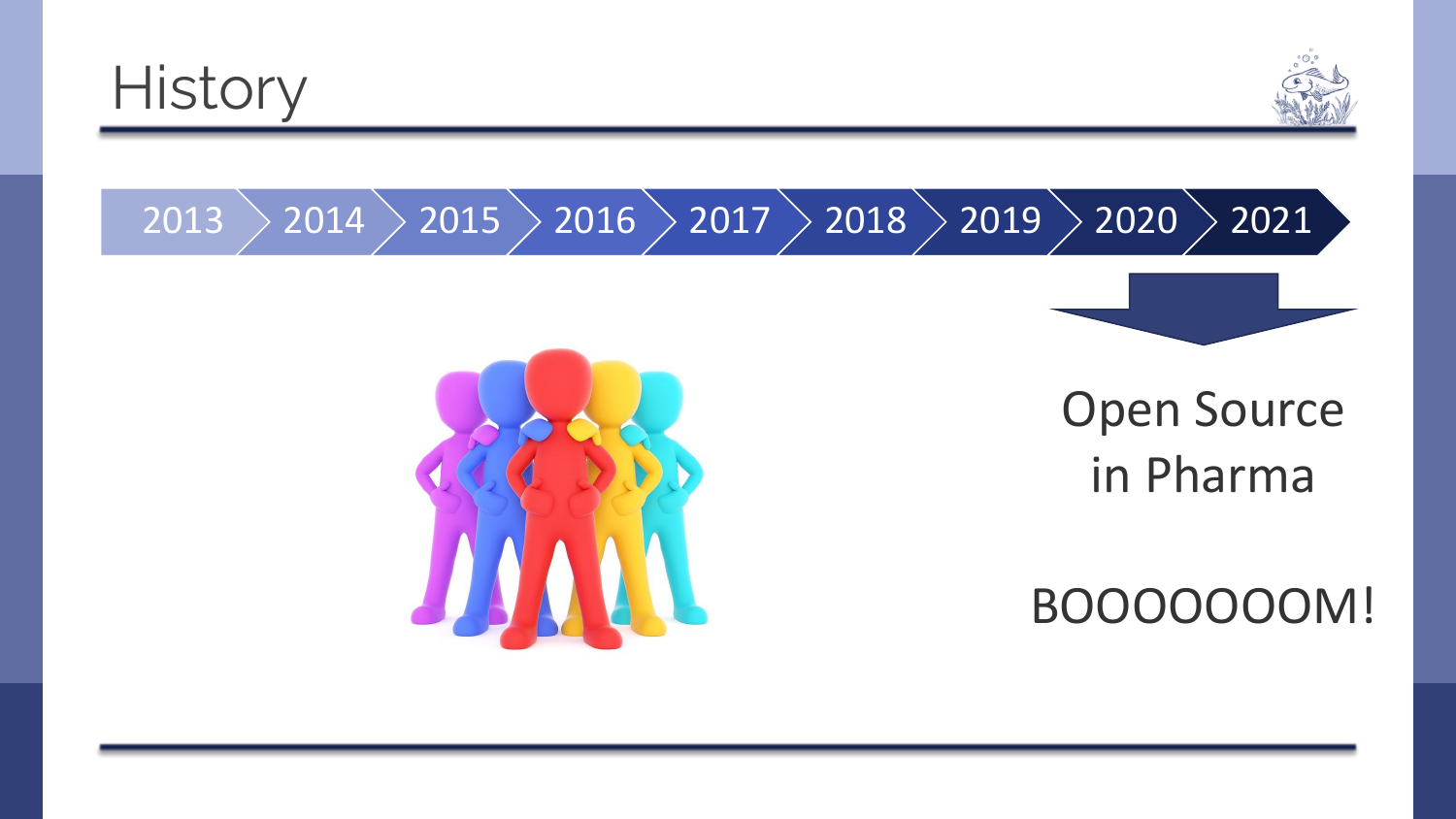<https://advance.phuse.global/pages/viewpage.action?pageId=327777>

## **Organizations**

#### ➢ PHUSE

- ➢ Working Groups, special open-source focus area
- ➢ General white paper
- $\triangleright$  R Initiatives

#### Data Visualisation & Open Source Technology

- Best Practices for Interactive Analysis for Decision Making Submissions
- Clinical Statistical Reporting in a Multilingual World
- · Julia Initiative for High Performance Computing
- R Environment System Qualification
- R Package Validation Framework
- R Shiny Interactive Forest Plot
- Test Dataset Factory

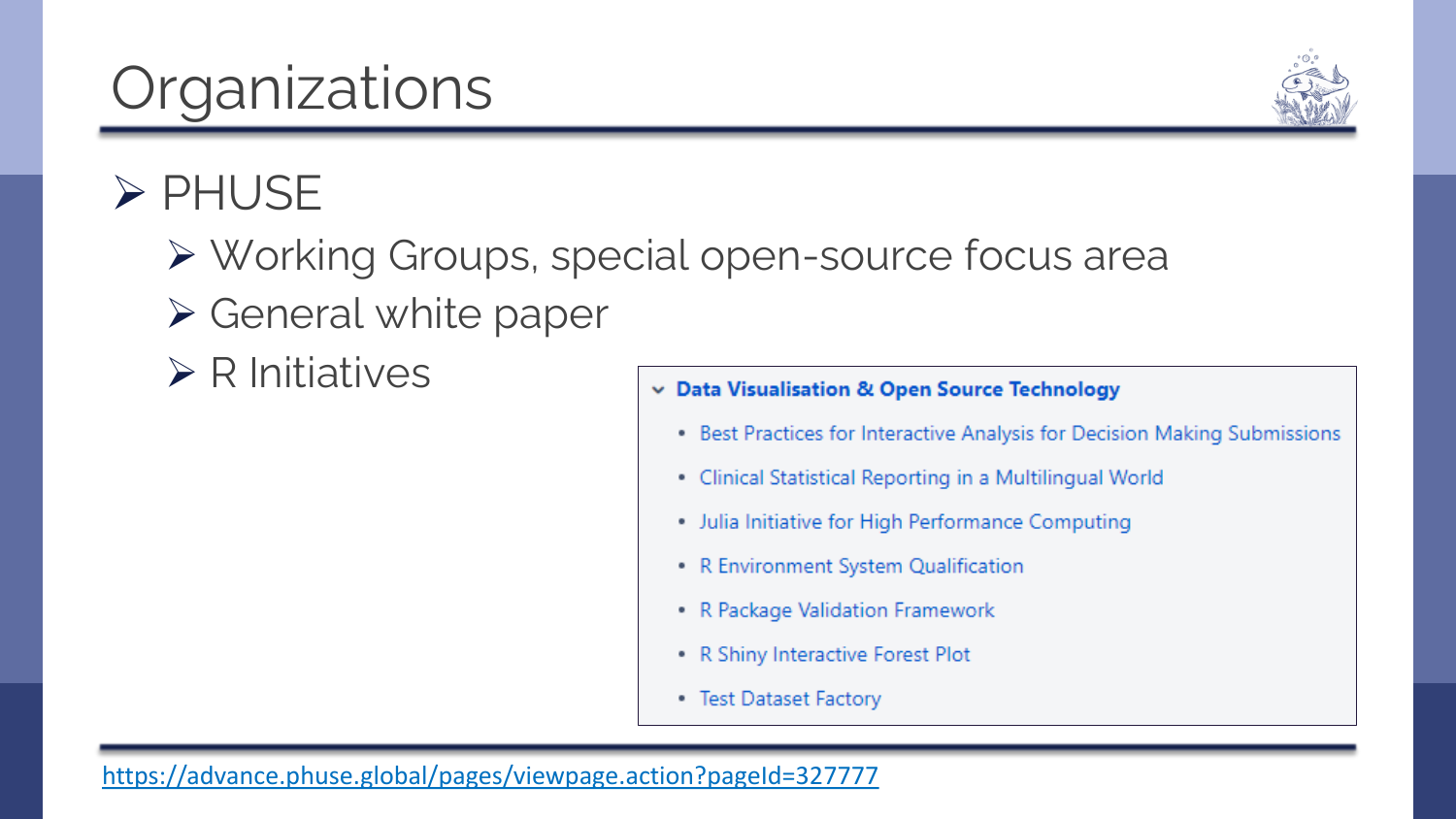# **Organizations**



➢ CDISC

➢ CDISC 360° discussions, collaborations ➢ COSA CDISC Open Source Alliance ➢ CORE open-source project





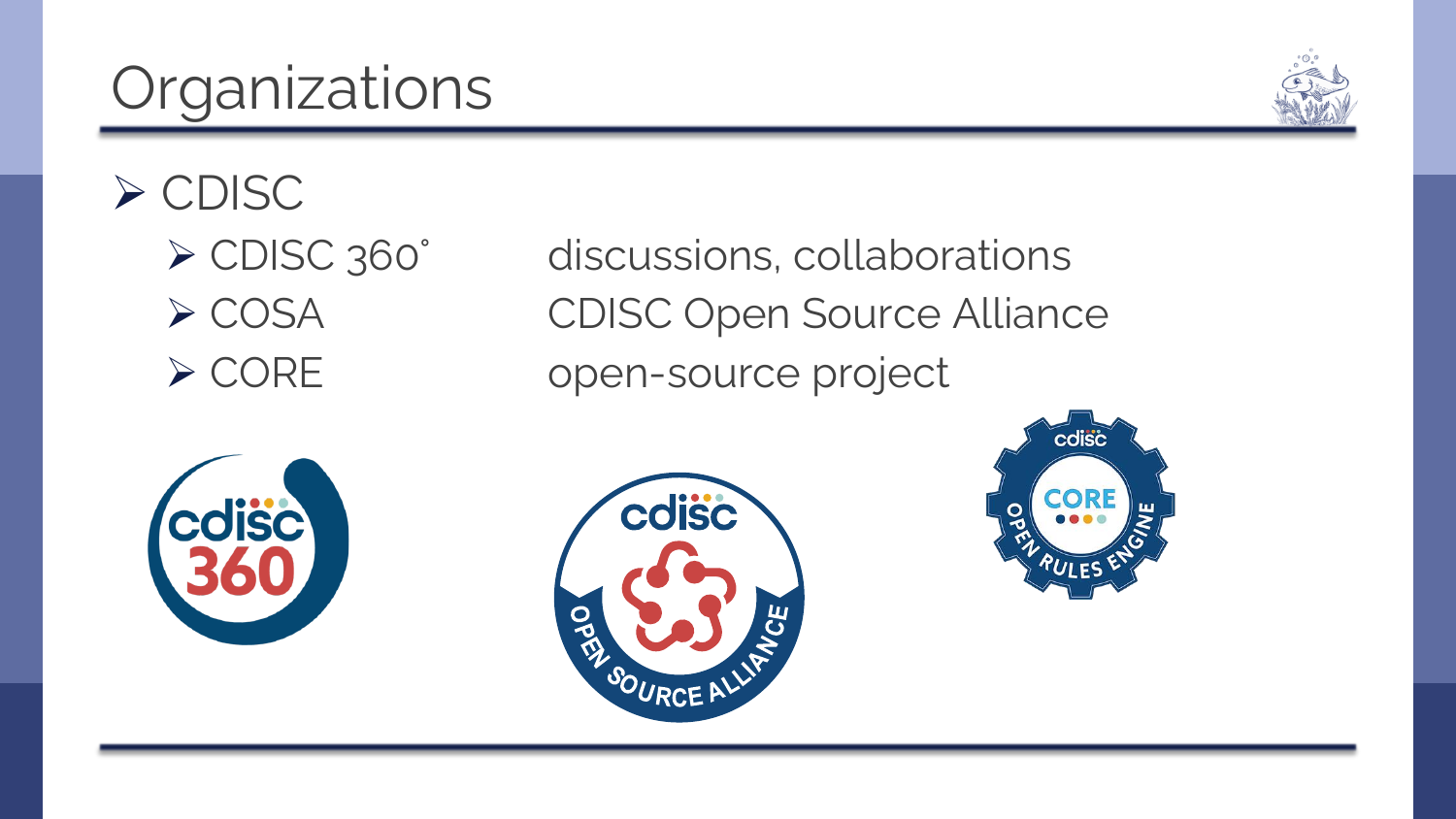

*[…] supports, promotes, and sometimes sponsors open-source software projects […]* 

- ➢ Repository (Information Hub)
- ➢ Webinar done (18.11.2021)
- ➢ Hackathons, discussion, guidance



➢ Recently founded, potential high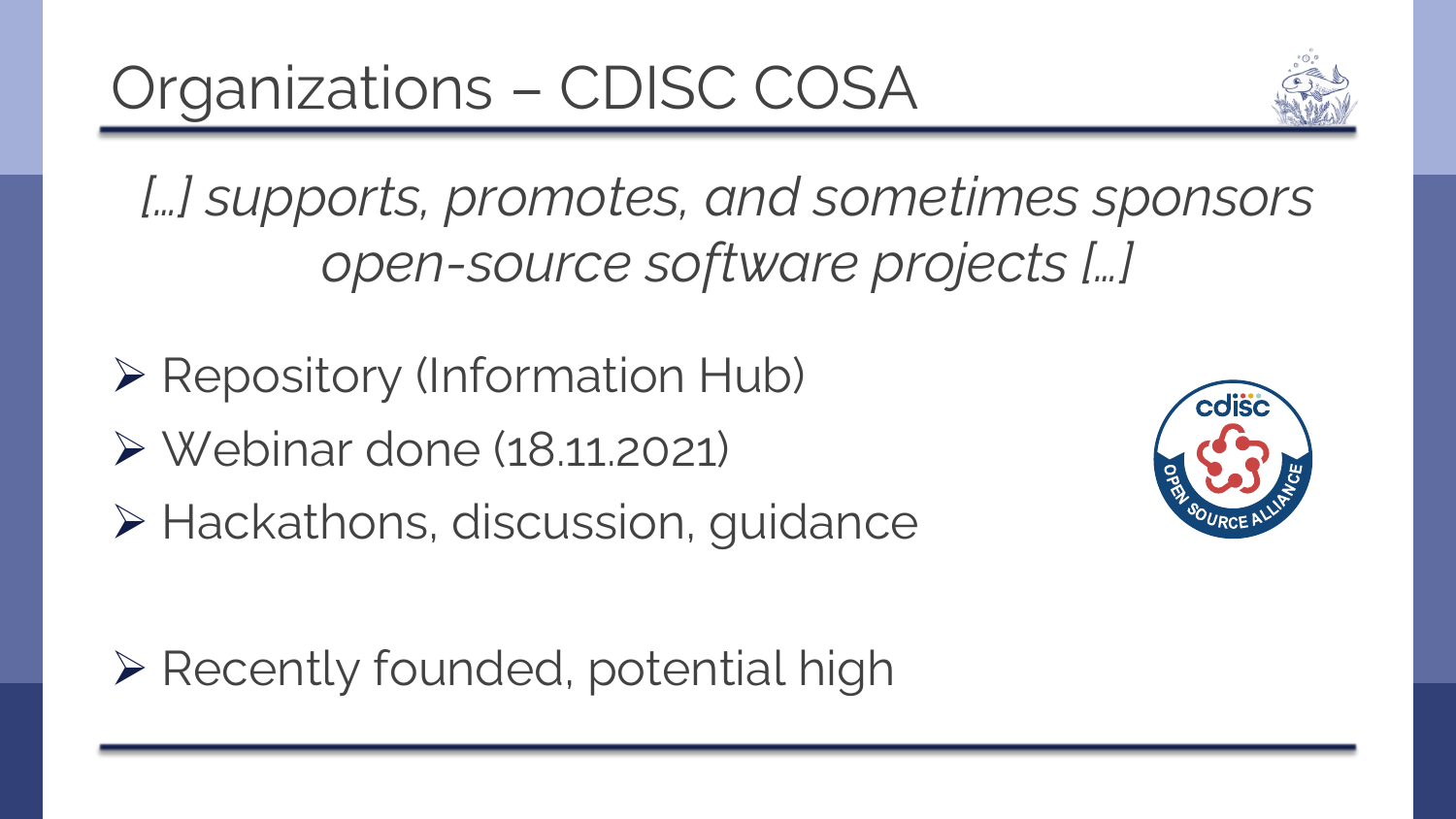Organizations – CDISC CORE

#### ➢ CDISC Conformance Rules

➢ Open-source project, added to COSA ➢ About executable conformance rules ➢ Industry and Microsoft participations

- ➢ Many lessons learned
- ➢ Expecting open-source guidance



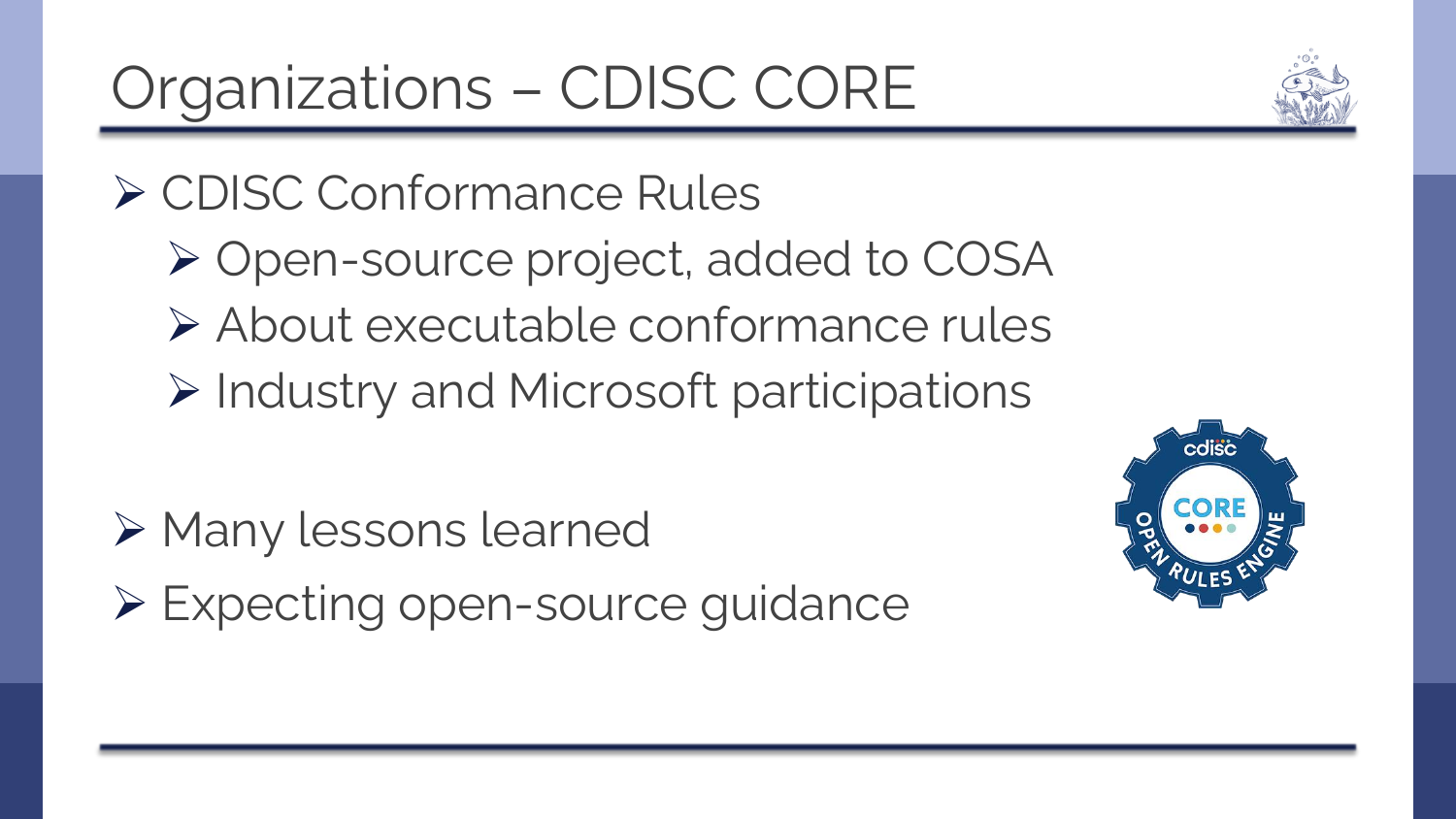➢ Core business concept R open source packages

### Universe of R

- ➢ Core driver
	- ➢ GSK
	- ➢ Roche
	- ➢ Atorus (2020)



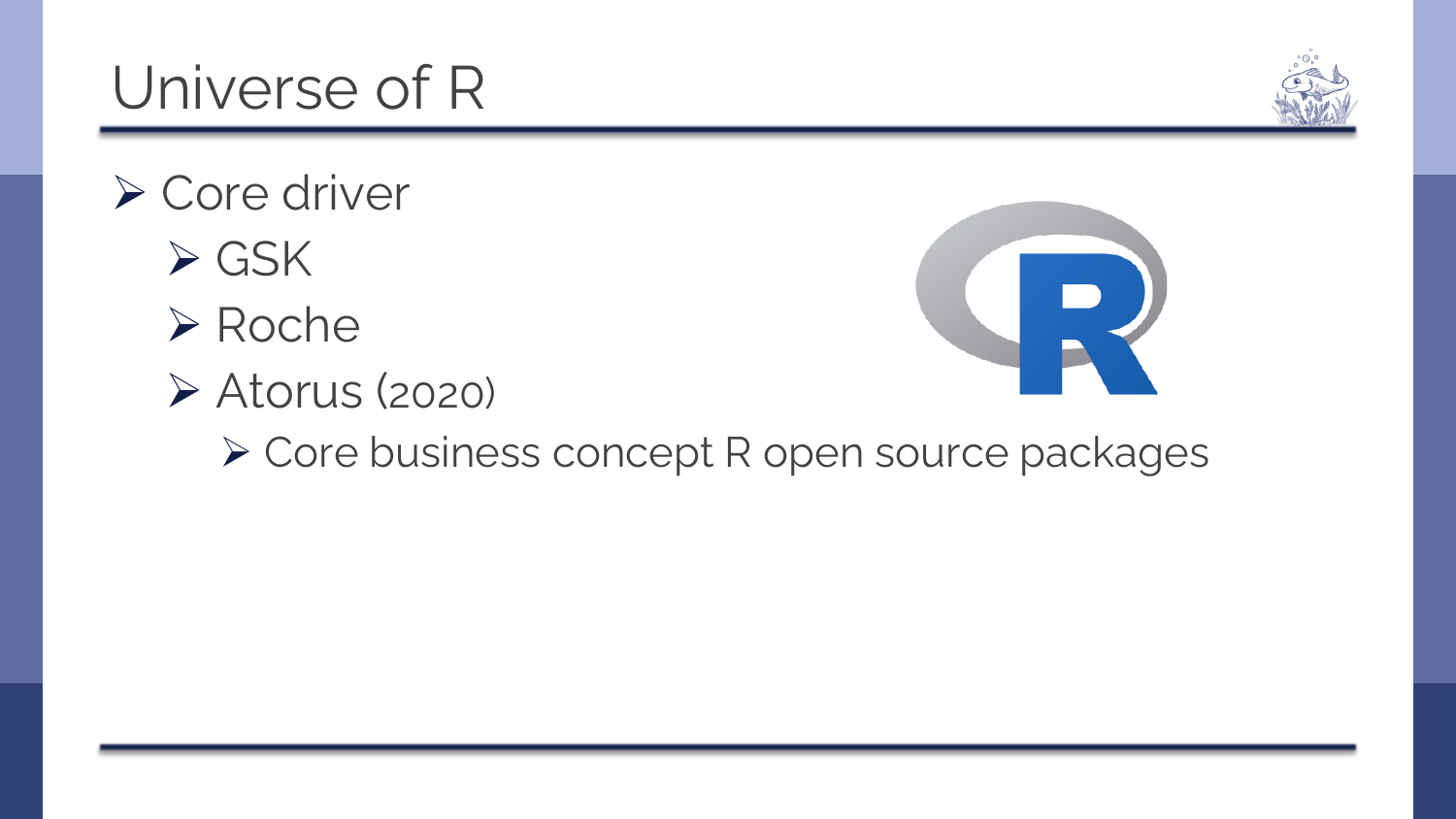# Universe of R

- ➢ R Consortium
	- ➢ Setup Pharma area
	- ➢ Pharma Members:
		- ➢ Biogen, Roche, GSK, Janssen, Merck
	- ➢ R in Pharma (conference)
- ➢ Working groups
	- ➢ RValidationHub (riskmetrics, white paper)
	- ➢ The R adoption series
	- ➢ R Tables for Regulatory Submission (RTRS)
	- ➢ Submissions (to make "all R" regulatory submissions)





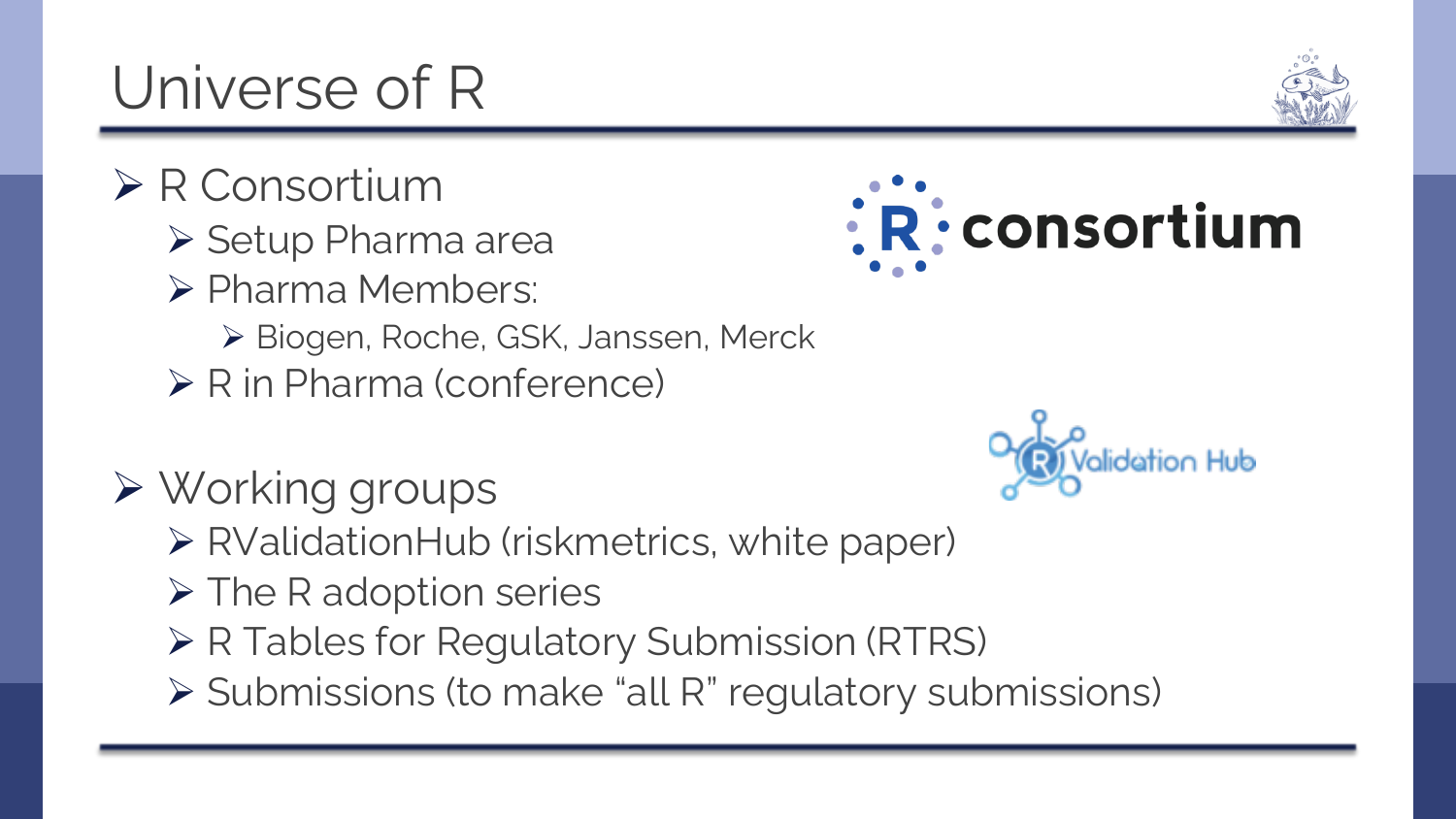- ➢ RTables (Roche since 2017) output
	- ➢ pharmaRTF (Atorus) output
	- ➢ Tplyr (Atorus) summaries
	- ➢ admiral (Roche-GSK, planned OS) SDTM -> ADAM







## Universe of R

➢ Packages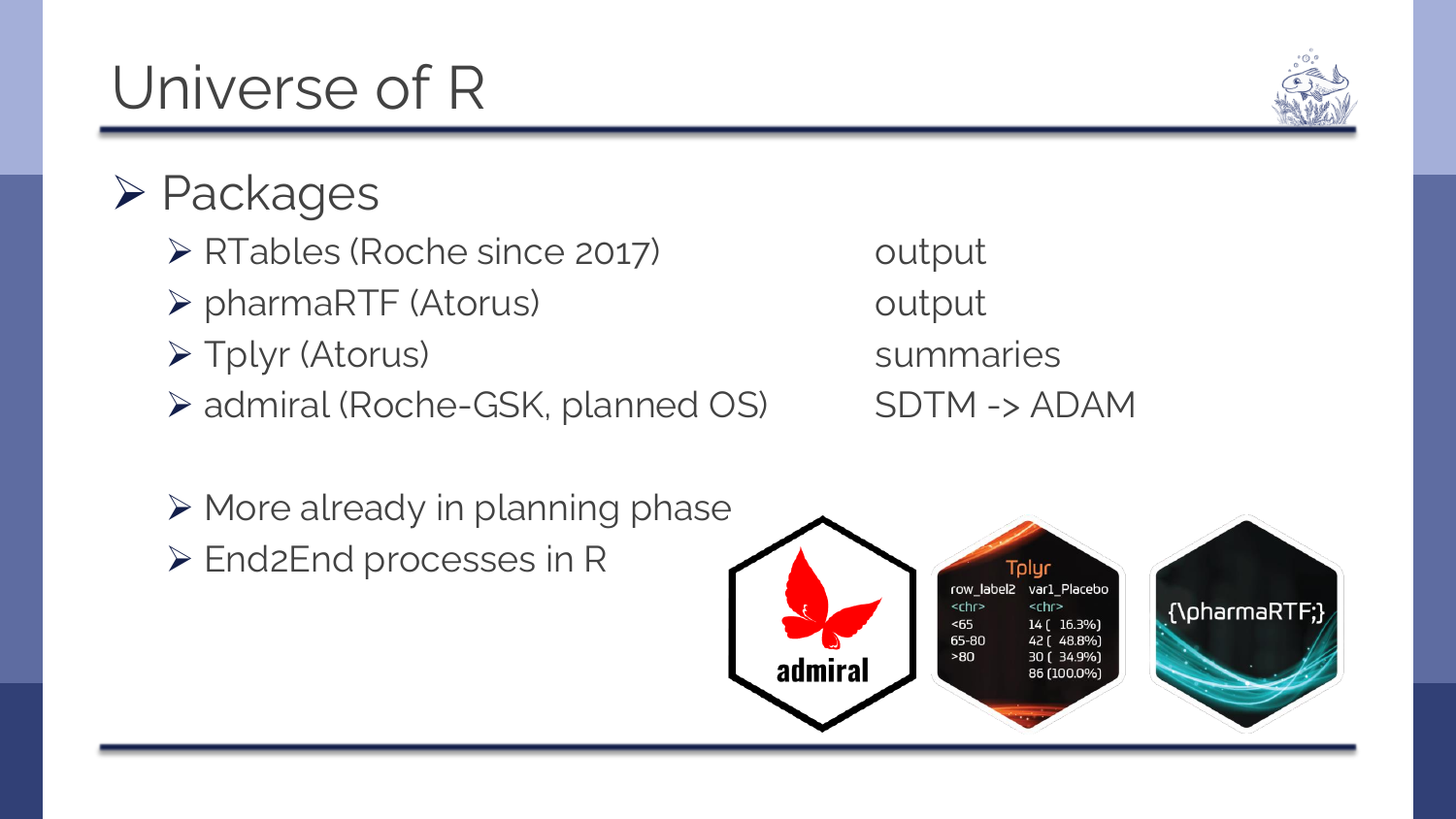Universe of R

#### ➢ Processes

- ➢ thevalidatoR (R Package Validation Report)
- ➢ R in Pharma presentations:
	- ➢ R Package Validation at Roche
	- ➢ R Package Validation at Merck "Statistical Analysis and Pathway to a Risk-based Assessment …"
	- ➢ R Harmonization at Pfizer

"There's only one R in Pfizer. Attempts to harmonise R …"

➢ End to End Toolkit (GSK, Atorus) "Closing the Gap: Creating an End to End R Package Toolkit …"



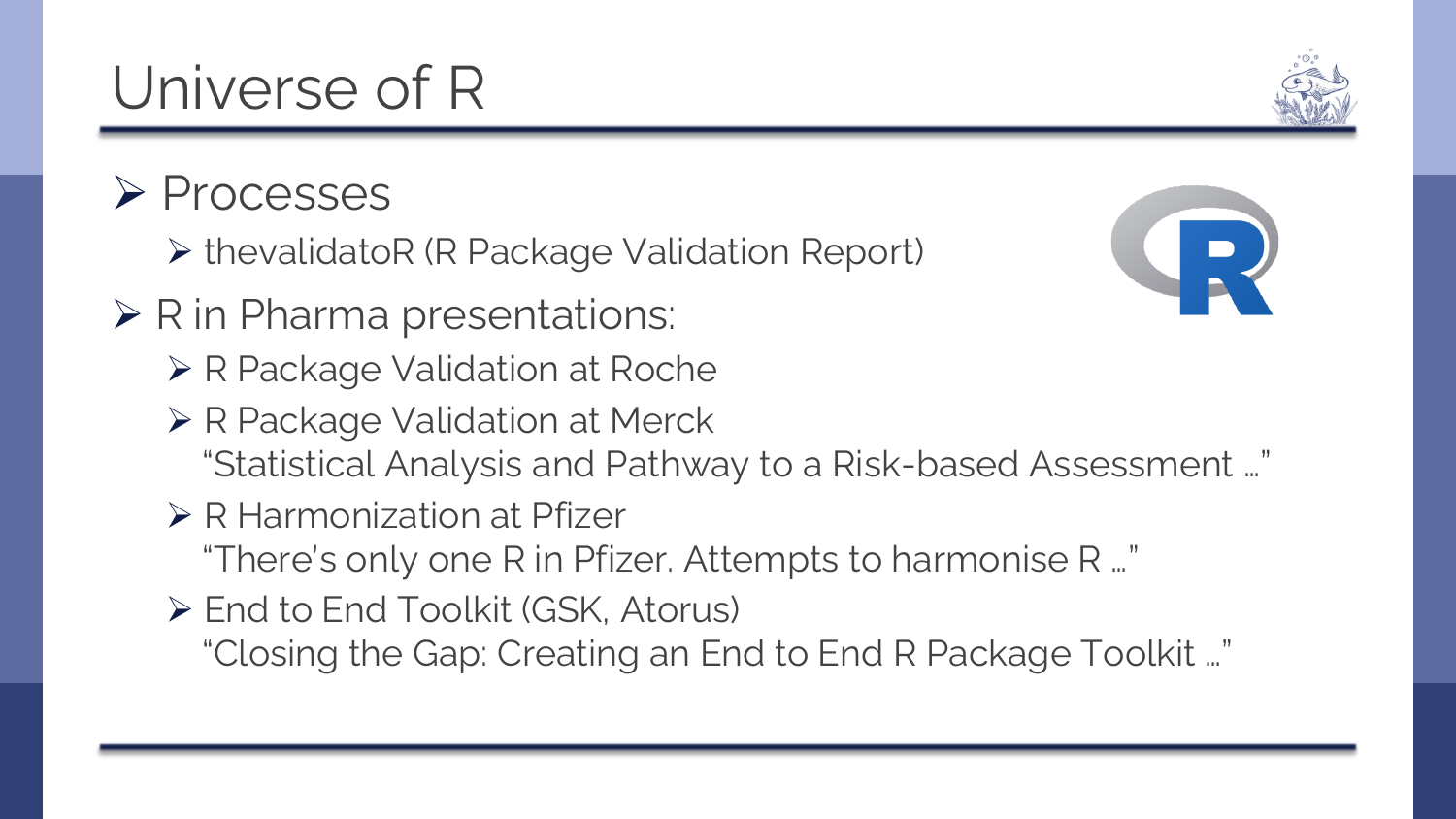# Started / Upcoming projects

#### ➢ Novo Nordisk

➢ Planning open source release of linked data tool in COSA (connected to CDISC 360° and TransCelerate DDF)

#### ➢ TLF Designer

➢ New open source project started as COSA project

- ➢ Looking for participants & content details
- ➢ TransCelerate (Digital Data Flow)

➢ Investigate in open source options

➢ more to come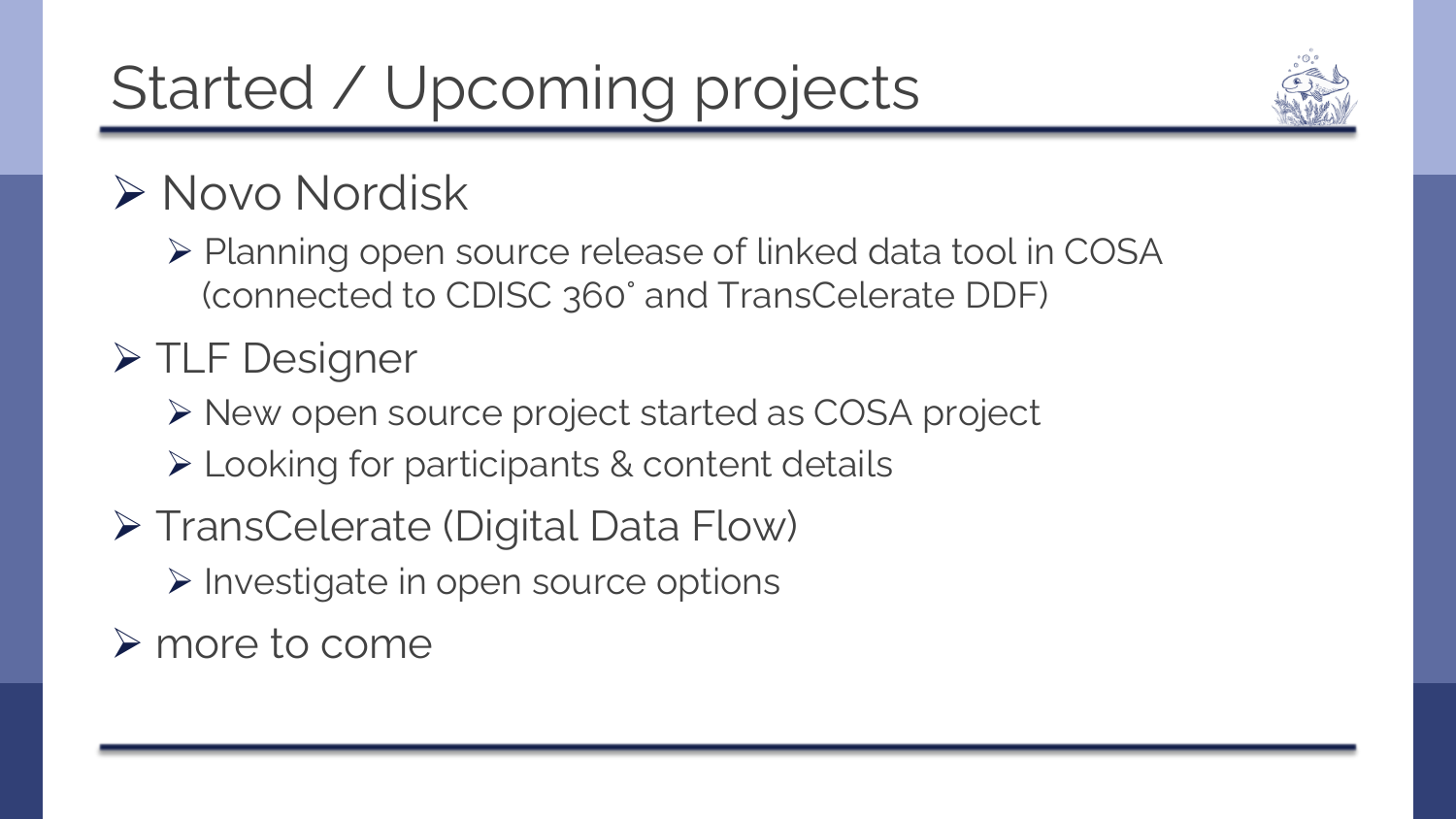## ➢ Took time for open-source

#### ➢ Huge initiatives ongoing / just started ➢ CDISC: COSA, CORE

- ➢ Pharma-collaboration: Roche-GSK
- ➢ More not yet available

➢ Invest & participate

Summary